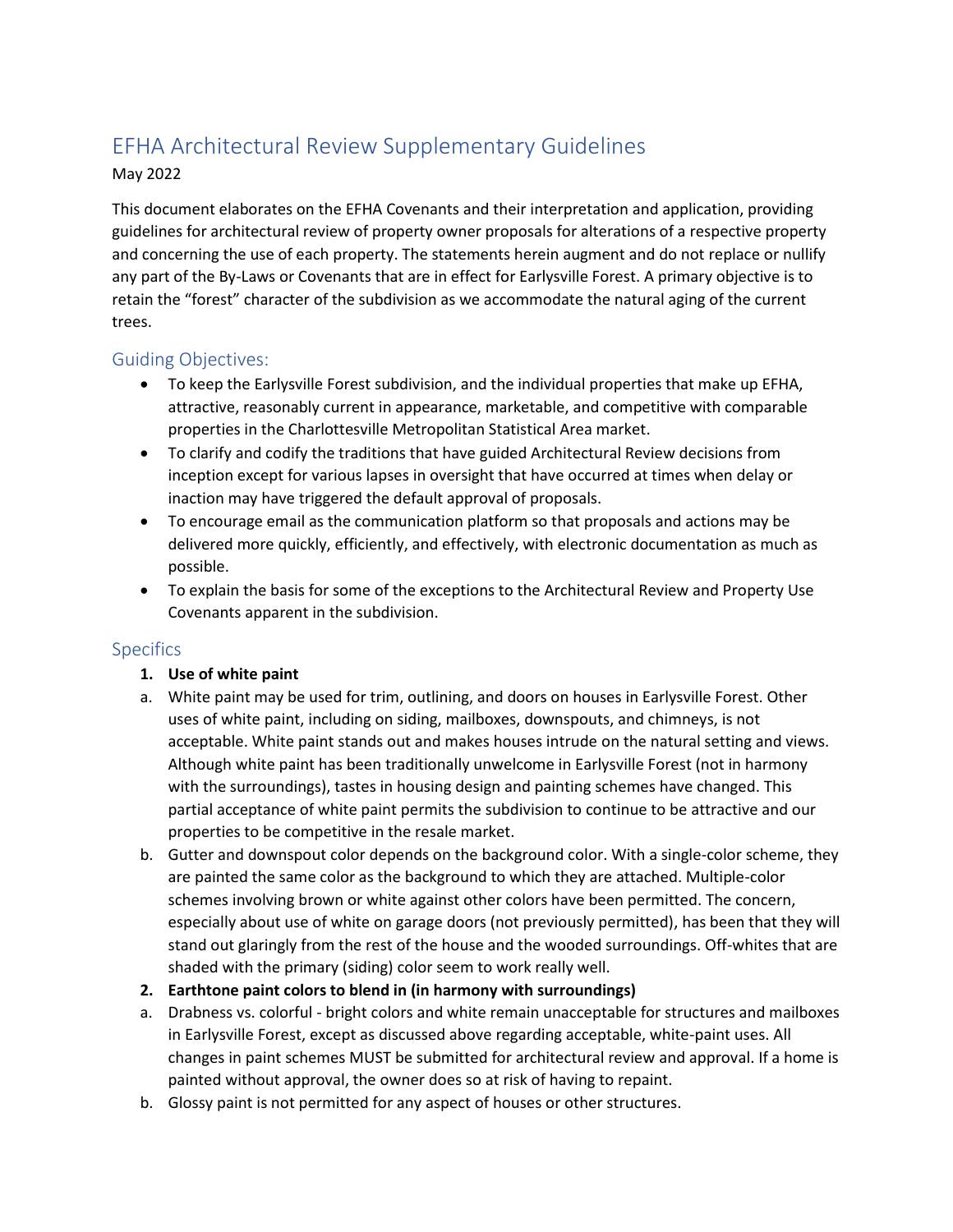#### **3. Building materials**

- a. Cedar siding or an architecture committee-approved alternative (e.g., HardiPlank) only.
- b. Gutters and no gutters houses and other structures are not required to have gutters, but they are recommended. A number of houses in the subdivision have experienced water issues because water is not channeled away from the house or around the house.
- c. The Board has determined that metal roofing is not acceptable.

#### **4. Easements**

a. The builder frequently utilized easements to address issues that arose during construction of the homes in the subdivision. For example, there are instances of septic lines running across neighboring property. Driveways have been run across common area and neighboring property. It is essential that property owners be aware of easements across their property and their easements across other property.

#### **5. Setbacks**

- a. All projects must comply with setbacks that usually are identified on property plats. Property owners should obtain a copy of the respective plat. It informs owners of their rights and encumbrances and is an essential inclusion with a building proposal that is submitted for architectural review.
- b. Albemarle County has determined that compliance with setbacks is the responsibility of the property owner. As the Association has neither the resources nor authority to evaluate and enforce compliance, it is critical that the property owner make sure that setbacks are respected. Encroachment of a setback can complicate or abort a sale of a property or render it unsalable. Any such difficulty is the sole responsibility of the property owner.

#### **6. Driveways**

a. Driveways may be dirt, gravel, stone, or pavement. Black or gray paving or stone is preferred. White concrete is not approvable.

#### **7. Garages**

a. Although carports are not acceptable, a garage does not need to have a door or a back wall. However, it must be constructed in a style, materials and color scheme which are consistent with the primary structure (the house).

#### **8. Tree removal**

- a. Dead, diseased or leaning trees do not require approval for removal. Property owners are urged to take down those trees without waiting for approval, especially if one or more trees are threatening a structure.
- b. There is no overall plan or guidance for tree management in Earlysville Forest. Thinning of the trees is appropriate but must be proposed for approval with an accompanying plan for replanting so that the forested look (within reason) is maintained. Owners are requested to fell partially downed trees to the ground to improve the appearance of the subdivision.

## **9. Fences**

- a. Fences generally are to be 48 to 54 inches in height and are not to be solid. The objective is to provide containment while keeping the vistas open for longer natural views. Post and board (2 or 3 board) or split rail are the dominant styles and may be painted with wood-tone stain or left natural (or pressure treated). Often, they are lined with 4-inch mesh galvanized wire.
- b. There are a couple of instances of solid fences one is unapproved and the other was a concession to resolve an issue. Stockade style fences are not permitted.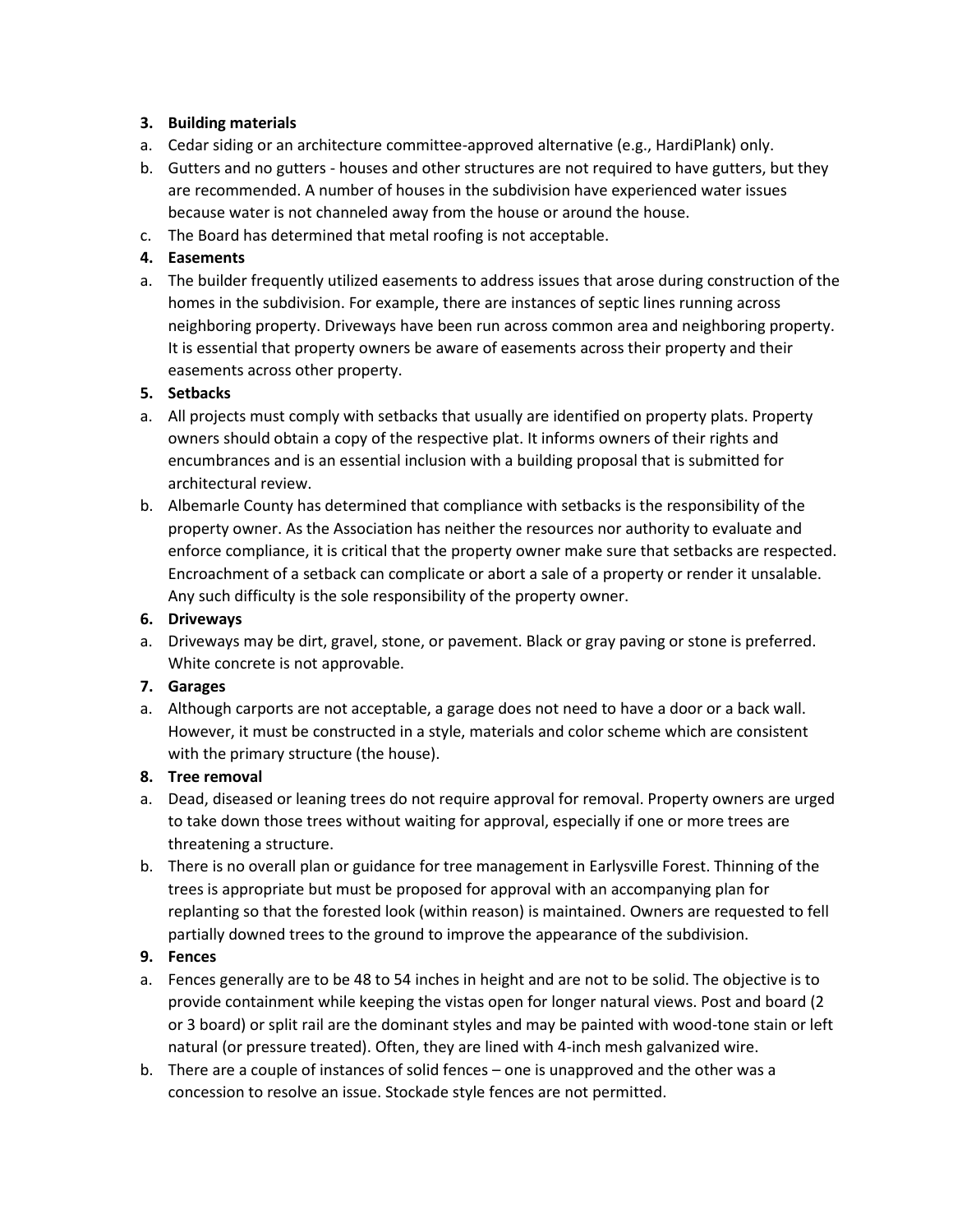- c. Lower picket or metal fences have been approved for swimming pool enclosure.
- d. Fences may be stained dark or wood tone, but may not be painted white or bright colors.
- e. Fences should be behind the front of the house. On corner lots or when houses are not parallel with the street, sufficient setback is essential in the spirit of the requirement that fencing be behind the front of the house. ARC members work with homeowners to reach an agreeable placement in such situations.

#### **10. Swimming pools**

a. Existing pools are in-ground. Above ground pools will be considered but will have to include a berm around the pool. That raises the question analogous to a solid fence which blocks off the vista. It is advisable that any pool proposal be for the in-ground style.

#### **11. New Buildings**

- a. All new structures must be consistent in style, material, and color with the primary structure. There can be only one residential dwelling on a property. Secondary structures may not be selfsufficient with cooking, living, kitchen, bathroom and other features that taken together would support independent living.
- b. Building and paint proposals are required.

## **12. Additions**

a. Additions must be consistent with the rest of the structure in style, materials and color scheme. Building and paint proposals are required.

#### **13. Remodels**

a. Same as additions. Note that architectural review is for the external appearance and features. Although the addition review is aided by including the internal designs, the internal design is not under the jurisdiction of architectural review.

## **14. Roof pitch**

a. Existing roof pitch is to be replicated closely by new structures or additions on a property.

#### **15. Cars and RVs**

- a. Recreational vehicles and trailers are not permitted to be stored on a property except inside a garage, per direct language in the Covenants.
- b. No commercial vehicle is permitted overnight in the subdivision on any property if it is not in a garage. An overnight visitor for a few nights a year may be acceptable but not if it is more than a small truck.

#### **16. Businesses in-home**

a. In-home businesses are permitted as long as they have a negligible foot-print in terms of traffic, parking, noise, and visible equipment and other changes that might be apparent to neighbors. The business must be professional in nature and must not involve manufacturing or use or storage of materials that are noxious or flammable or voluminous. Any license(s) required by the County or state must be obtained by the property owner. A proposal must be presented to the Board before undertaking any business that involves in-home visits or scheduled meetings or regular gatherings such a nursery school.

## **17. "Apartments" and rooms for rent and rooms over garages**

a. See discussion of building, additions, and remodeling discussed above. Any room rental must comply with County regulations and licensure. A room may be rented, but it may not have a kitchen and full bathtub or shower separate from the primary structure. The properties in EFHA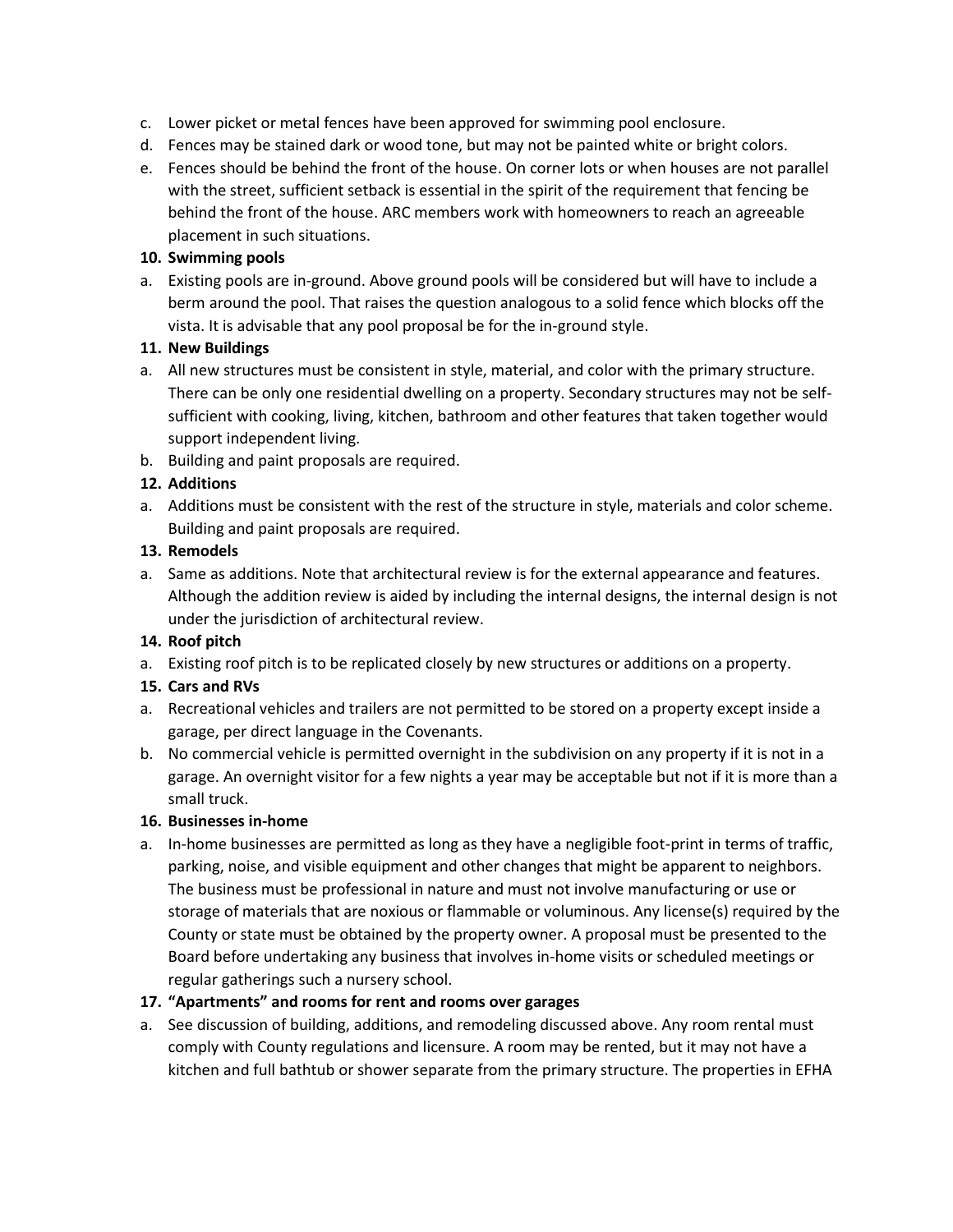are single-family. Separate self-sufficient rooming-units apart from the primary structure are not permitted.

b. Property owners may rent/lease their property but the owners are responsible for the behavior of tenants and their guests and for their awareness of and compliance with EFHA by-laws, Covenants, and guidelines. Leases and rentals must be consistent with the single-family limitation of the Covenants.

## **18. Granny flats and extended family accommodations**

a. See discussions above, which prohibit independent living structures apart from the primary residential dwelling on a property. The subdivision properties are explicitly for single-family occupancy.

## **19. Use of property**

a. See Covenants. As properties are for single-family occupancy, any "apartment" must be less than complete (i.e., must lack a kitchen and full bath that would be necessary for with a separate apartment space). Rental of part of the living space in the primary structure to a nonfamily member is allowed but that rental and the renter are subject to all the By-Laws and Covenants of EFHA. The property owner is responsible for informing the renter (occupant of apartment) regarding the Covenants and for monitoring/ensuring the renter/occupant compliance.

## **20. Animals**

a. No dogs are permitted to roam the subdivision. All dogs must be fenced or on a leash. The Covenants clearly define and forbid livestock, such as chickens.

## **21. Satellite antennae**

a. Satellite antennae are acceptable and may be roof-mount or placed in the back yard. They may not be placed in the front yard or along a street.

# **22. Roof material/color**

- a. Changes in roof color/material must be submitted to architectural review for approval. Submission via email with links to the proposed material and color is the preferred approach.
- b. Metal roofing is not acceptable.

# **23. Use of Common Property**

a. The Community Garden on the stump lot is Board-approved as an allowed use of the common property.

# **24. Trails**

a. Trails are maintained by resident volunteers

# **25. Hunting and Shooting**

a. No hunting or target shooting is permitted in the subdivision with powder or air-powered guns and rifles, bow and arrow, or other weapons that can propel a projectile or pointed object more than 25 feet (i.e., dart boards are okay but that is about it).

# **26. Solar energy**

- a. Panels must be roof-mounted and flush with roof unless an exception is granted. Cannot be angled off roof at a high angle, even though that may be necessary for optimal energy collection.
- b. Panels and frames must be as unobtrusive as possible. It is preferred that the colors blend with the existing colors. Silver-tone frames are not acceptable.

# **27. Wind turbines**